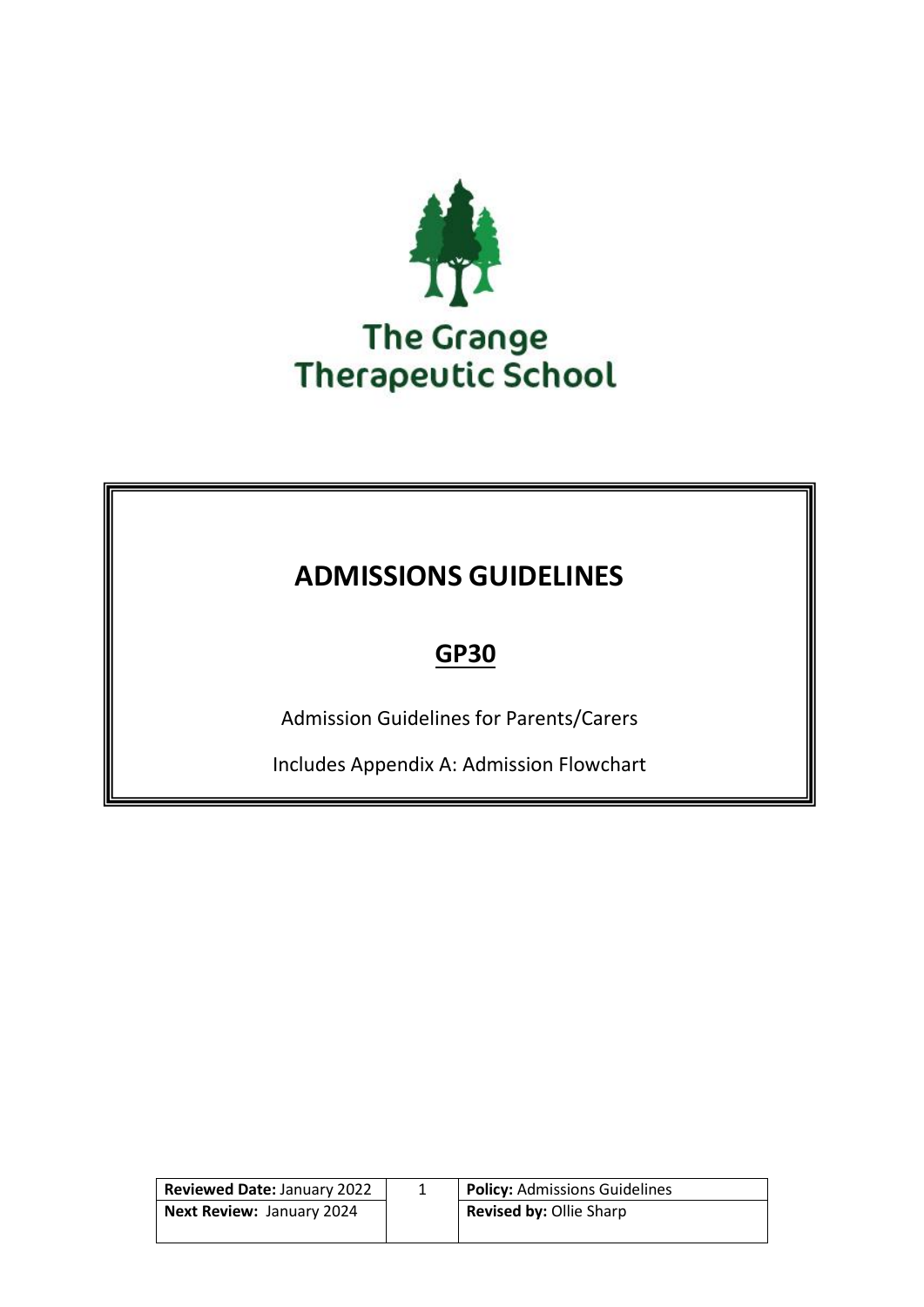### **The Grange Therapeutic School Admissions Policy**

#### **Introduction**

Starting school, or moving from one school to another can be a worrying time for both parents/carers and children. We aim to make the school admissions process as painless and trouble free as we can. The guiding principles of The Grange Therapeutic school admissions policy are, the school admits students irrespective of their race, disability or special educational needs, provided that there are good prospects of meeting each student's individual needs without unduly prejudicing the education and the welfare of other students. In a situation where The Grange Therapeutic School felt unable to provide or make available any specialist help required either due to lack of resources or local availability then a student's special needs might inform the decision of whether or not to offer a place to a student.

Our focus is on creating an environment that enables the children and young people in our care to achieve their personal best. During referrals we will explain to each prospective student, family and carer's everything they need to know about our school and what to expect. For the authorities and families we work with, our commitment to a high quality of learning and care is a guaranteed. We pride ourselves on providing transparency to all parties including a clear plan for progression so that the value and outcomes of our service is measurable at every stage of the journey.

#### **Rationale**

The term 'special educational needs' (SEN) has a legal definition, referring to children and young people who have learning difficulties or disabilities that make it harder for them to learn or access education than most children of the same age. The Grange Therapeutic School acknowledges some of our students may exhibit challenging behaviour of a serious nature, including aggression toward peers and or adults.

#### **Aim**

It is important that the school seeks to provide an admission process that accurately identifies the needs of students, and decides if it can meet these, in all areas of the student's development, effectively and efficiently.

#### **Objectives**

- A clear understanding of the criteria for admittance
- Agree the appropriateness of the placement
- A working partnership of student, family/carer and professionals

#### **Admission process**

We are looking for potential and a willingness to engage in the life of a busy boarding and day school, students who will benefit from the great range of opportunities on offer. We are looking for students who will be willing to accept invitations to explore their potential and develop an understanding of and respect for themselves and others.

All referrals, once received from the placing authority, will be considered in a formal meeting involving SLT. This will include the leads for Therapy, Education and Care.

| <b>Reviewed Date: January 2022</b> | <b>Policy: Admissions Guidelines</b> |
|------------------------------------|--------------------------------------|
| <b>Next Review: January 2024</b>   | <b>Revised by: Ollie Sharp</b>       |
|                                    |                                      |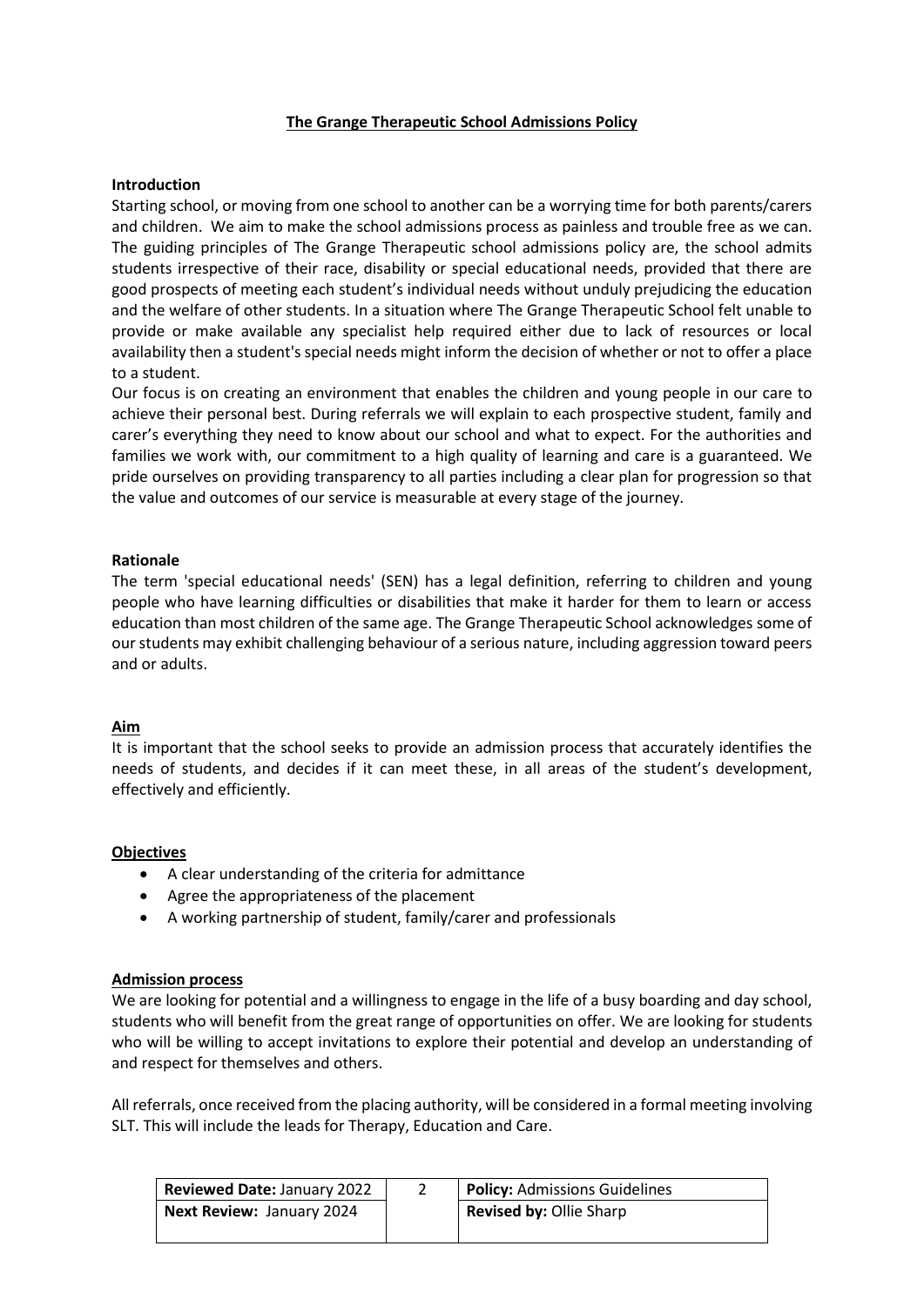A written referral from the local placing Authority with detailed SEN documents will, after discussion by SLT, lead to admission administration gathering information and a risk assessment process begins. This may lead to a home or present school visit by a member of senior staff. This leads to either declining the referral or an offer of an interview at the school. After interview a second SLT discussion will discuss options of:

- Second interview
- Offer of placement
- Decline referral

A young person is only invited to visit if the school believes the referral is likely to lead to an offer of a placement.

# The school will be responsible for:

If placement agreed an offer of placement and start date will be sent to LA. A risk assessment and PHP plan will be prepared using information from, statement, family/ previous education. A new pupil starter pack will be sent to parents/carers. Once the starter pack has been returned to school completed the new student may attend school.

# The LA will be responsible for:

Nominating The Grange Therapeutic School in the Educational and Health Care Plan (EHCP), providing school with all current advice and information, agree contractual arrangements for transporting the student to and from school.

#### **Evaluation of potential pupils**

The therapy team is called upon to evaluate the suitability of offering a place to potential new pupils at The Grange. By reading carefully through the psychological advice contained in each child's EHCP the staff are able to build up a picture of individual pupils and then advise members of the Senior Leadership Team (SLT) as to the suitability or otherwise of pupils referred to the school. Using their contacts with other professionals they might access further information about a pupil, and engage in informal discussions to clear up any inconsistencies and ambiguities contained in more formal reports. In this way members of the team are able to gain a clear idea of the individual needs of potential pupils and to make appropriate plans for prioritised therapy.

#### **Legislation**

Acorn Education and Care is the admission authority for The Grange Therapeutic School. The admission arrangements are determined by all relevant legislation including the legislation on sex discrimination, race relations, and disability, together with all relevant regulations and the School Admissions Code (DfE December 2014).

| <b>Reviewed Date: January 2022</b> | <b>Policy: Admissions Guidelines</b> |
|------------------------------------|--------------------------------------|
| <b>Next Review: January 2024</b>   | <b>Revised by: Ollie Sharp</b>       |
|                                    |                                      |